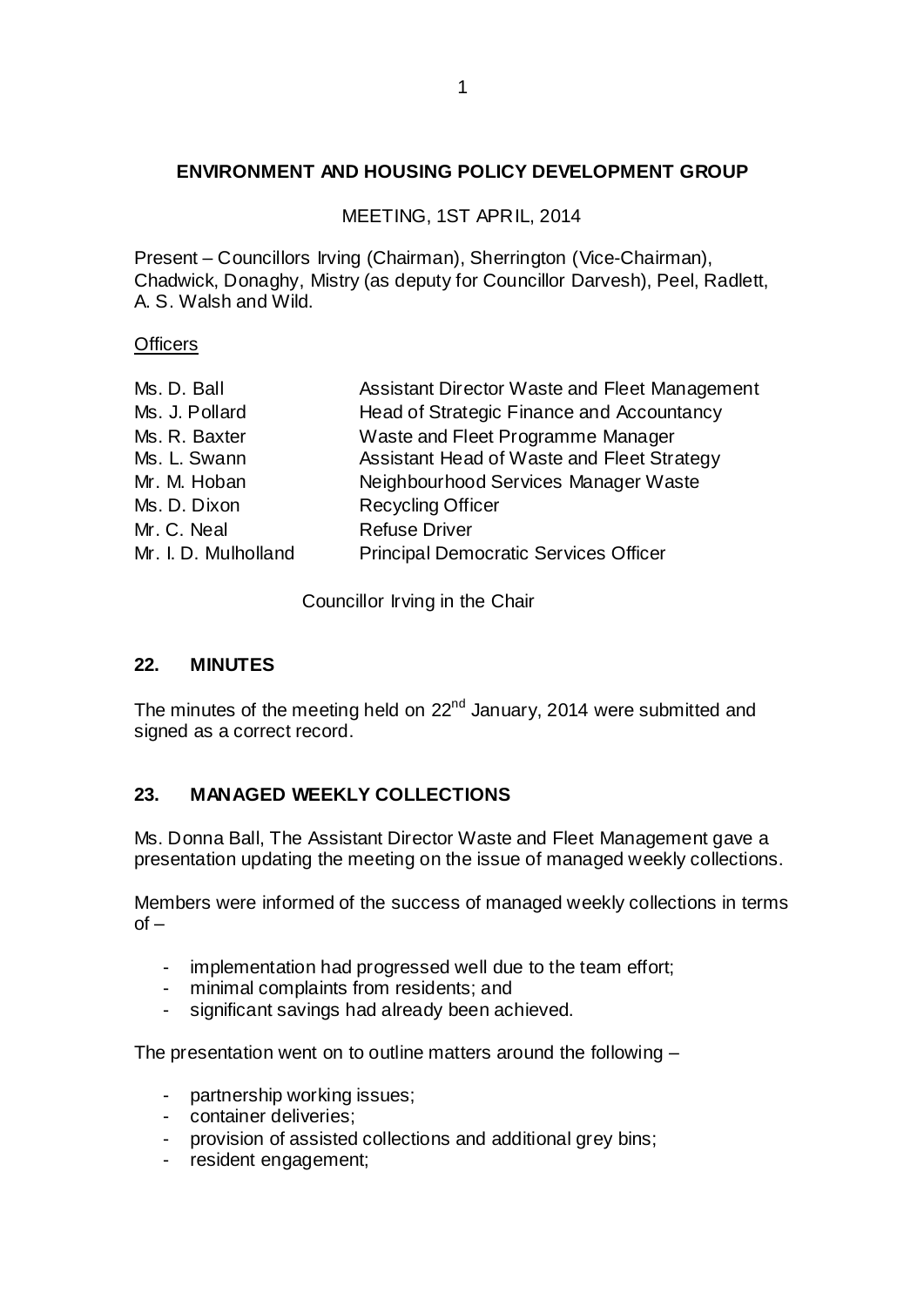- recycling in flats;
- positive press releases; and
- awards.

In conclusion, details of the waste and recycling performance during the last year was provided.

Members in their discussions referred to –

- the progress made;
- recycling education matters;
- use of the burgundy and grey bins.

It was agreed that Ms Donna Ball be thanked for her presentation and that the position be noted.

#### **24. REPLACEMENT GREY BIN POLICY**

The Director of Environmental Services submitted a report which asked members to consider a number of replacement grey bin replacement options to increase recycling and reduce the waste disposal levy costs.

By way of background information, the report explained that reducing the tonnage of residual waste collected and increasing recycling in Bolton was a priority for the Council due to the rising costs of waste disposal and pressure on budgets.

Members were advised that by changing the current replacement grey bin policy, so residents could choose to opt for a 140 litre grey bin at a cheaper price, it would encourage residents to recycle more and in turn reduce the cost of waste disposal.

The report went on to outline the current replacement grey bin policy and what happens in other Greater Manchester Authorities.

There were a number of options for the replacement of grey bins and these were set out in the report.

Members in their deliberations referred to –

- publicity around smaller bins;
- matters around the costing options, especially for the smaller bin;
- issues around new builds; and
- the levy savings for option three.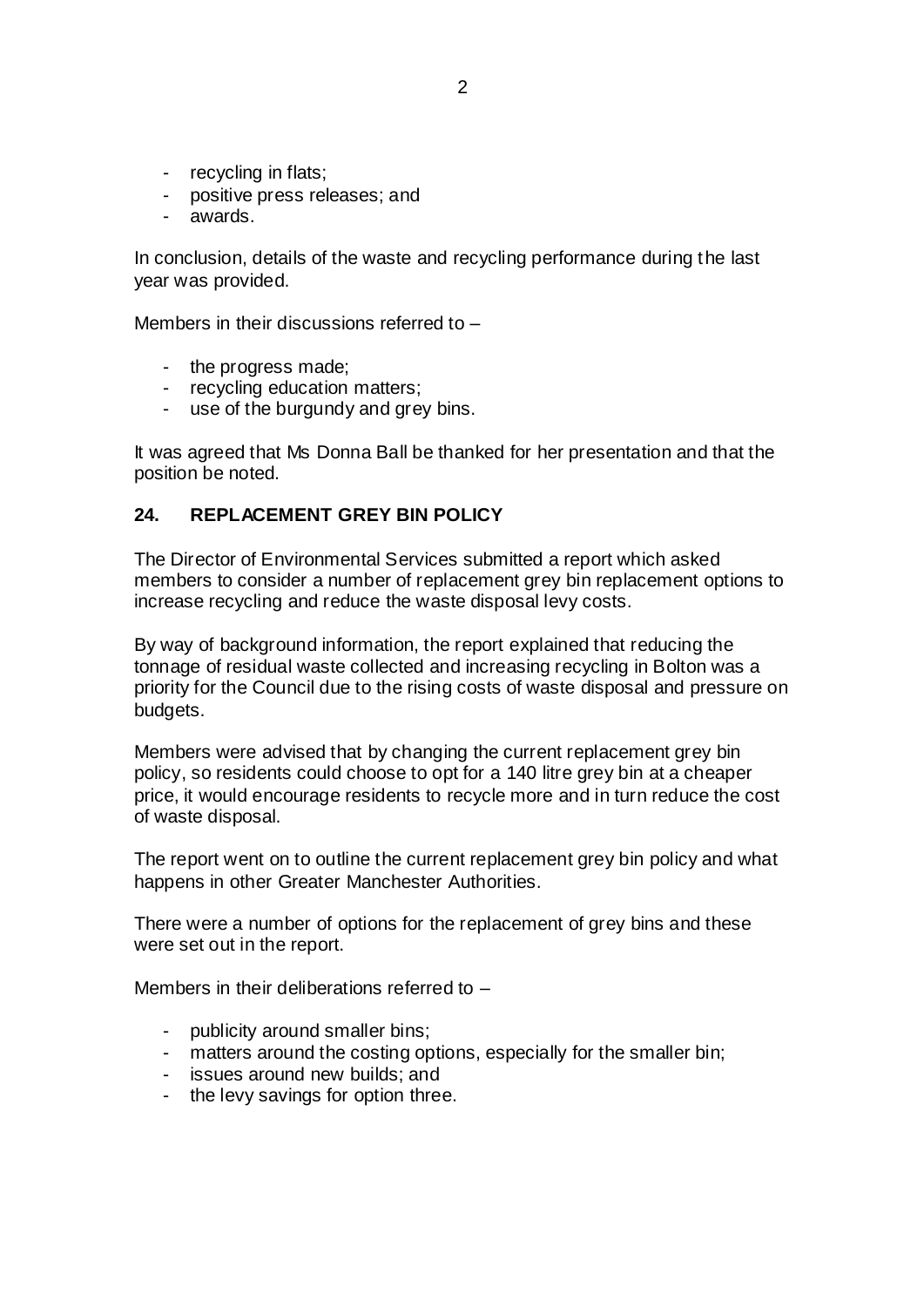It was agreed that the Executive Cabinet Member for Environmental Services be recommended to agree to support the £10, 140 charge and £40, 240 charge option in option one and option three in the report.

# **25. TEXTILE RECYCLING**

The Director of Environmental Services submitted a report which outlined plans to increase textile reuse and recycling in Bolton.

Members were advised that work had previously been undertaken to promote textile reuse and recycling but more could be achieved. The report went onto explain that valuable materials remained in the waste stream and that what would take place over the next year to increase textile reuse and recycling.

The report particularly focused on –

- existing textile recycling in Bolton;
- communications in Bolton.;
- recycling within the Council; and
- improving textile reuse and recycling across Bolton.

Members in their discussions referred to –

- making the recycling easy to understand and use; and
- use of second hand clothes.

It was agreed that the proposals contained in the report be noted.

### **26. ADOPTION OF NEW WASTE RECYCLING STORAGE AND COLLECTION GUIDANCE**

The Director of Environmental Services submitted a report which set out proposals to improve the provision of waste storage and collection in Bolton and ensure new developments were fit for purpose.

In 2006 Bolton Council introduced planning guidance for waste collection and storage to provide new development with the required information to ensure they could be built fit for purpose. Since 2006 the waste and recycling team had been contacted by a number of developers who sought to work with the Council to ensure that storage and collection arrangements they provided were adequate.

The document provided was purely guidance for developers. The degree to which developments implemented the guidance was therefore limited and there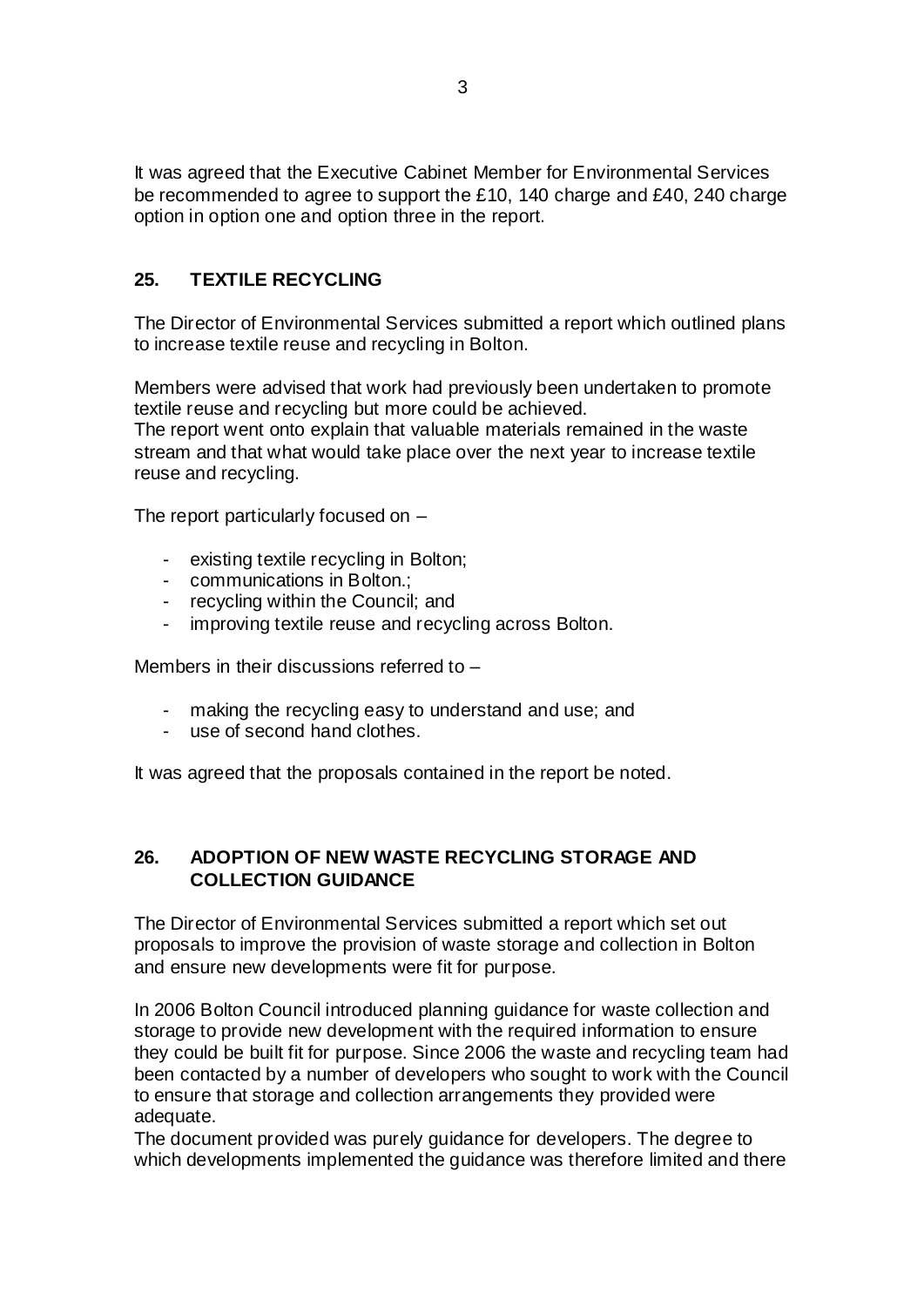were a number of multi occupancy sites in Bolton where the Council had problems with waste storage and collection, as the facilities were not fit for purpose.

Members were advised that the waste and recycling storage and collection guidance had been updated and was appended to the report.

The report also explained issues arising where storage was not adequate.

In conclusion, the report explained that to ensure that adequate waste storage and collection arrangements were put in place at any future developments waste and recycling would be working with planning to see if elements of the guidance could be built into the approval process for new developments.

It was agreed that the contents of the report be noted.

## **27. UP AND FORWARD CAMPAIGN UPDATE**

The Committee received a presentation which provided details of the Up and Forward Campaign in partnership with Greater Manchester Waste Disposal Authority.

By way of background information members were advised that –

- the Greater Manchester Waste Disposal Authority (WDA) served a population of 2.27 million;
- in 2009 a recycling and waste management contract was signed with partners Viridor Laing for 25 years;
- there was a target to recycle 50% of all waste and divert at least 75% away from landfill.

The presentation went onto explain matters around –

- use of European Funding for driving behaviour change to improve recycling rates;
- matters around the Up and Forward campaign which focused on urban participation and reusing waste and recycling development of communications;
- matters around sections of the community still not engaging with the campaigns and a bid for additional funding;
- matters around the Up and Forward Campaign in Bolton;
- business recycling in Johnson Fold;
- Recycling Games at Bolton University;
- The culture campaign in Rumworth;
- Diverse communities in Halliwell; and
- Improve recycling in flats and apartments.